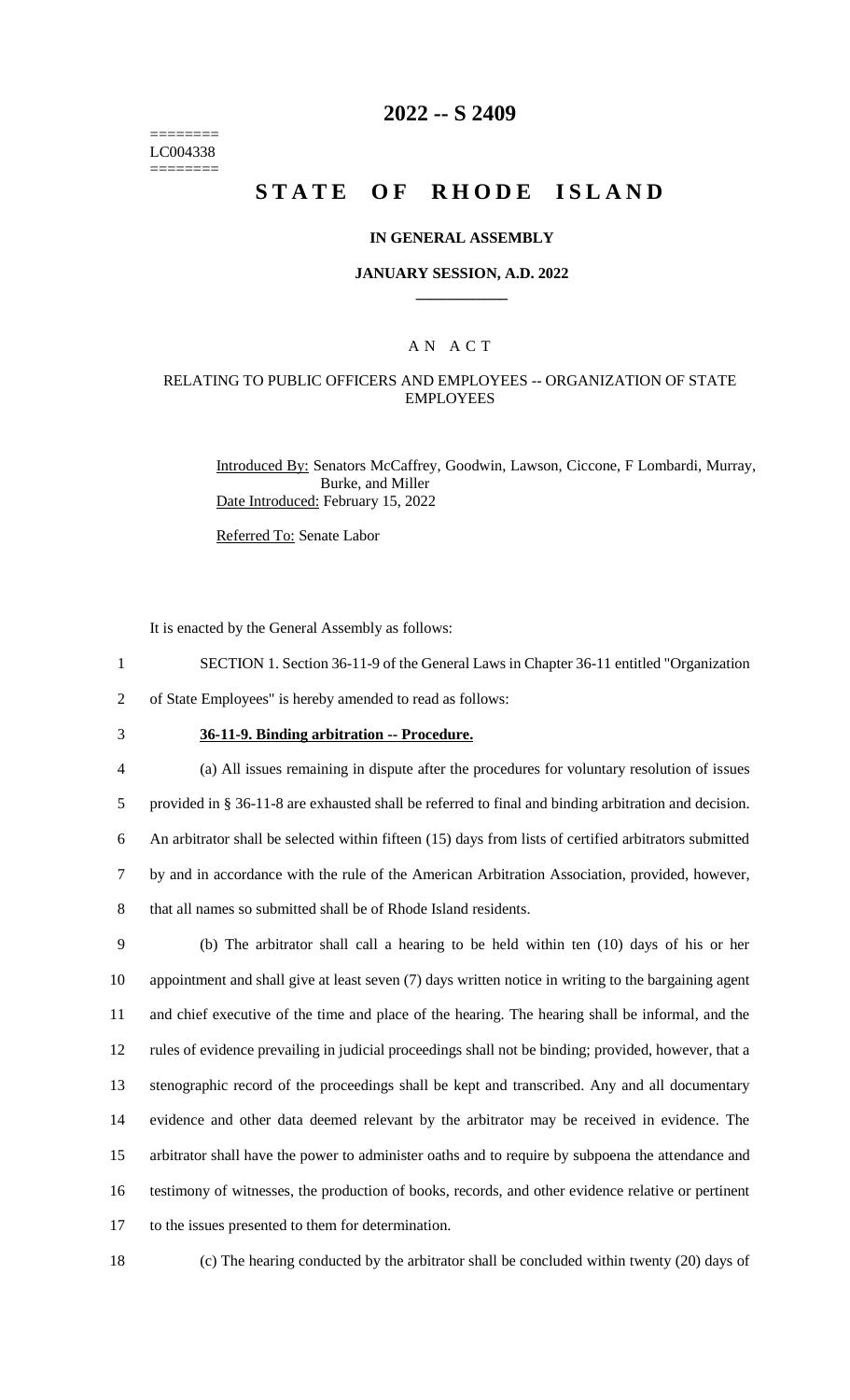the time of commencement, and, within ten (10) days after the conclusion of the hearings, the arbitrator shall make written findings and a written opinion upon the issues presented, a copy of which shall be mailed or otherwise delivered to the bargaining agent or its attorney or other designated representative and the chief executive. The decision of the arbitrator shall be binding upon both the bargaining agent and the chief executive as to all issues and matters other than an issue which involves wages and as to that issue, the decision shall be advisory in nature.

- 7 (d) While the parties are engaged in negotiations and/or utilizing the dispute resolution
- 8 process, as required in §§ 36-11-7.1, 36-11-8, and subsections (a) through (c) of this section, all
- 9 terms and conditions in the collective bargaining agreement shall remain in effect. Should either
- 10 party reject the advisory matters in the decision of the arbitrator, the binding matters shall be
- 11 implemented. Following the conclusion of the dispute resolution process, as required in subsections
- 12 (a) through (c) of this section, should the parties still be unable to reach agreement, all contractual
- 13 provisions related to wages contained in the collective bargaining agreement, shall continue as
- 14 agreed to in the expired collective bargaining agreement, until such time as a successor agreement
- 15 has been reached between the parties.
- 16 SECTION 2. This act shall take effect upon passage.

======== LC004338 ========